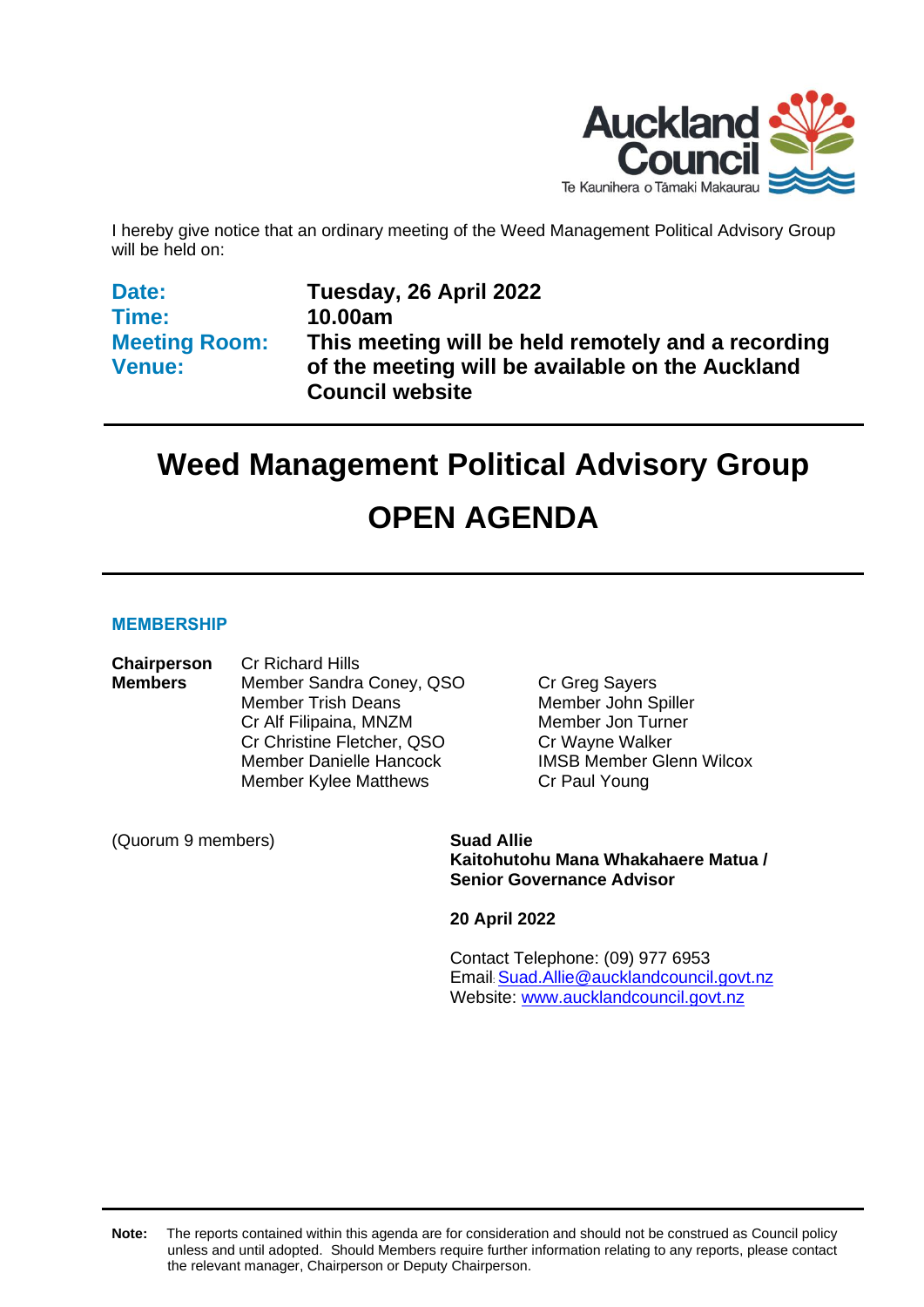# **Weed Management Political Advisory Group**

### **Terms of Reference**

#### **1. Introduction**

The Weed Management Political Advisory Group was established in accordance with a resolution of the Regional Strategy and Policy Committee at its meeting on 2 July 2015 (resolution number REG/2014/120).

Re-establishment of the group for the 2019 to 2022 term will be approved by Environment and Climate Change Committee on 12 March 2020 (resolution number ECC/2020/13).

These Terms of Reference outline the structure, purpose and objectives, and protocols of the Weed Management Political Advisory Group. Members are expected to abide by these Terms of Reference, as well as the Code of Conduct for Elected Members of Auckland Council.

#### **2. Purpose and Objectives**

The purpose of the Weed Management Political Advisory Group is to provide guidance and oversee the implementation of the Weed Management Policy 2013.

The objective of the Weed Management Political Advisory Group is to oversee the implementation and delivery of the Weed Management Policy, taking into account both community and technical considerations.

The group is not a decision-making entity. All decisions on matters relating to the implementation of the Weed Management Policy will be sought from the appropriate committee or local board.

#### **3. Membership and quorum**

The Weed Management Political Advisory Group includes:

- i) the Chair of Environment and Climate Change Committee
- ii) the Chair of the Parks, Art, Community and Events Committee
- iii) a councillor who is member of the Rural Advisory Panel
- iv) three other interested councillors
- v) a member of the Independent Māori Statutory Board
- vi) six local board members
- vii) mana whenua representation

#### *Note – specific names to be added once confirmed.*

The group will require a quorum of at least 50 per cent of the members to be present. Members must arrive within half an hour of the scheduled start of the meeting to be deemed present.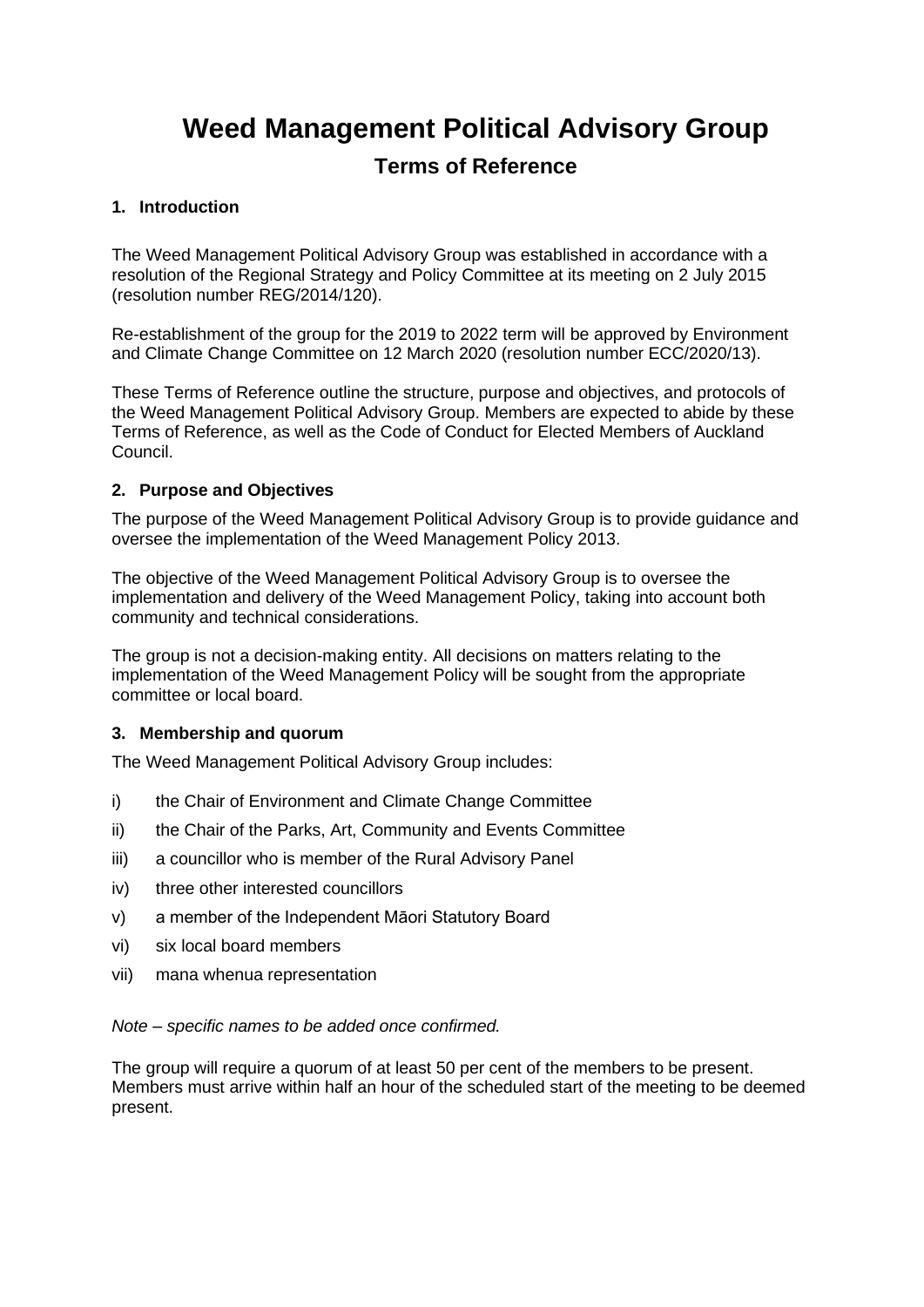#### **4. Governance**

- a) The chairperson of the Weed Management Political Advisory Group will be the chair of the Environment and Climate Change Committee, being Councillor Richard Hills.
- b) The deputy chairperson of the Weed Management Political Advisory Group will be elected by the members.
- c) The Weed Management Political Advisory Group will aim to reach consensus on all of topics of discussion at meetings. However, if this is not possible, the recommendations of the group to the Environment and Climate Change Committee will also record minority views.
- d) At times, as required, the views of the members of the Weed Management Political Advisory Group may be sought by staff through means other than meetings, such as by email.

#### **5. Administration**

#### *a) Meeting schedule*

An initial meeting will take place to agree the Terms of Reference for the group.

Meetings will be scheduled at least twice a year in order for staff to seek feedback from the Weed Management Political Advisory Group on key decisions relating to implementation of the policy.

*b) Communications between Weed Management Political Advisory Group members* Most communications will be conducted via email unless otherwise agreed.

#### *c) Agendas and minutes*

Meeting agendas and supporting documents will be distributed at least two working days prior to the scheduled Weed Management Political Advisory Group meetings. Minutes will be circulated to members as soon as possible following scheduled meetings. Hard copies will be made available at or in advance of the meeting upon request.

#### *d) Members' attendance*

Apologies for non-attendance should be communicated in advance of the meeting to:

Suad Allie – Senior Governance Advisor Phone: +64 21 706 380 Email: suad.allie@aucklandcouncil.govt.nz

If a meeting is cancelled at short notice (less than 24 hours prior to the scheduled meeting), members will be contacted directly by phone.

Members must accept the consensus reached by the rest of the Weed Management Political Advisory Group if they cannot attend a meeting.

#### *e) Other matters*

Weed Management Political Advisory Group meetings will be open to the public.

At the discretion of the chairperson, councillors, local board members, and Independent Māori Statutory Board members who are not members of the Weed Management Political Advisory Group may attend meetings and participate in discussions. These elected members' views will not be reflected in recommendations to the Environment and Climate Change Committee, except by consensus of the Weed Management Political Advisory Group.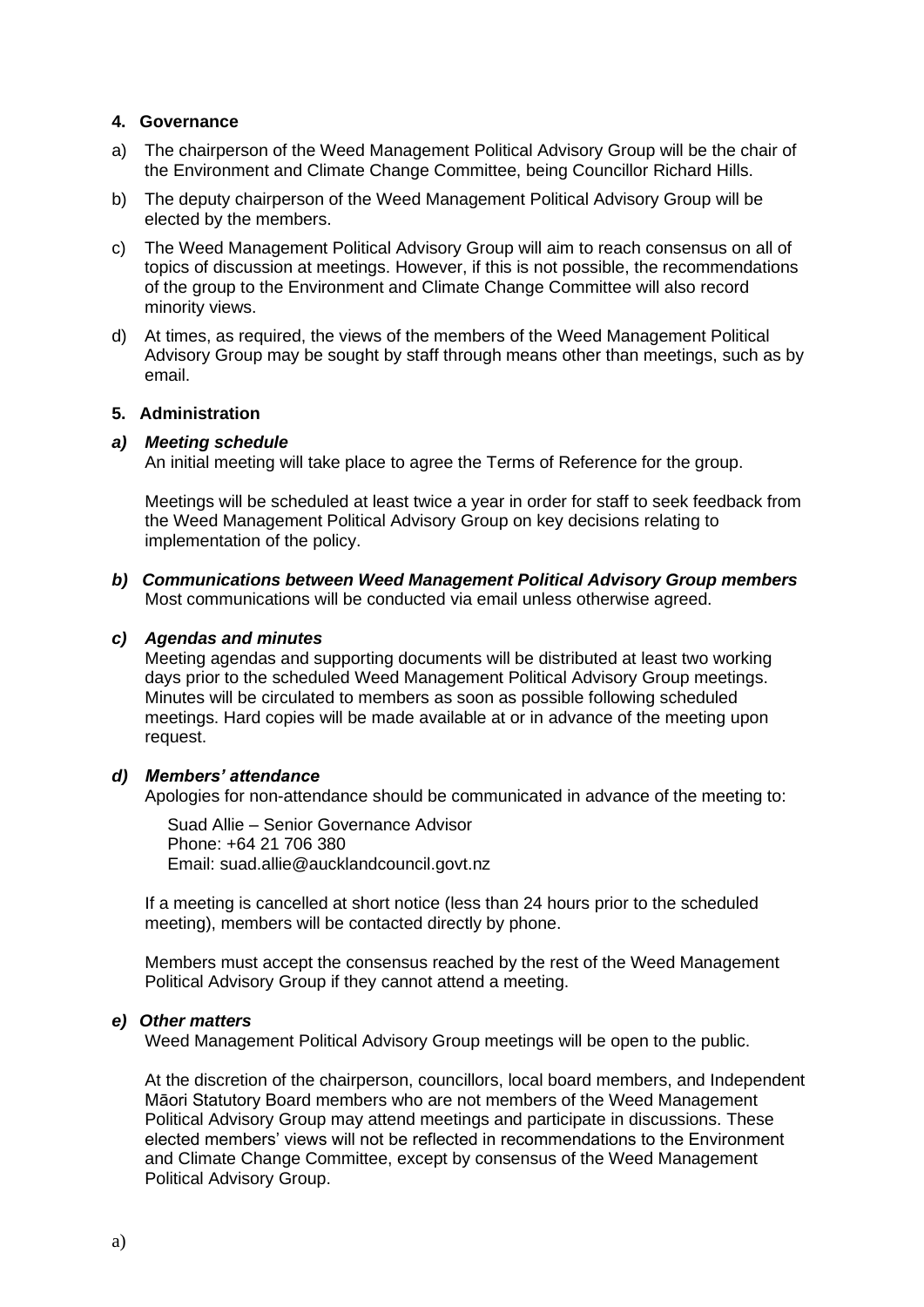#### **6. Roles of the Weed Management Advisory Group**

#### *a) Updates to Council*

Update the governing body when necessary.

Update local boards six monthly or as required.

#### **7. Media Enquiries and Public Communications**

#### *a) Media enquiries*

Auckland Council's Communications department will work with other council staff (including staff from council-controlled organisations) and the chairperson to ensure clear and consistent responses to any media requests received.

The collective views of the Weed Management Political Advisory Group will be represented by the chairperson (or in their absence, the deputy chairperson, however this role may be delegated to other Weed Management Political Advisory Group members or senior staff at the discretion of the chairperson).

#### **b)** *Public and internal communications*

Staff will ensure that members of the Weed Management Political Advisory Group are kept well informed as to implementation of the Weed Management policy through detailed updates. Members of the Weed Management Political Advisory Group will also be given advance warning of any public communications so that they are well briefed to answer any enquiries they may receive from members of the public.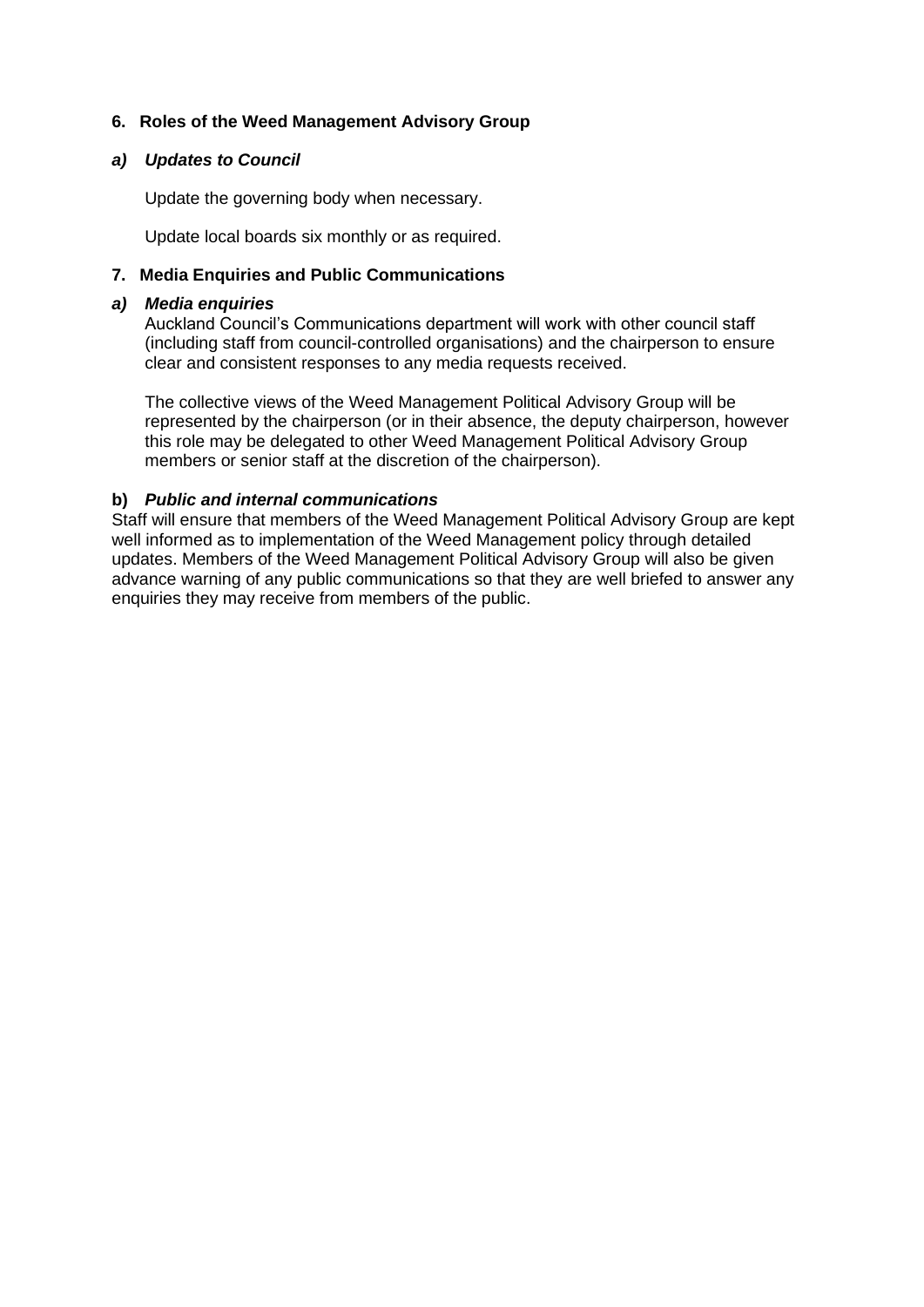

| <b>ITEM</b>  | <b>TABLE OF CONTENTS</b>                                          | <b>PAGE</b> |
|--------------|-------------------------------------------------------------------|-------------|
|              | <b>Apologies</b>                                                  |             |
| $\mathbf{2}$ | <b>Declaration of Interest</b>                                    |             |
|              | <b>Confirmation of Minutes</b>                                    |             |
| 4            | <b>Extraordinary Business</b>                                     |             |
| 5            | Update to the Weed Management Political Advisory Group-April 2022 | 9           |
| 6            | <b>Consideration of Extraordinary Items</b>                       |             |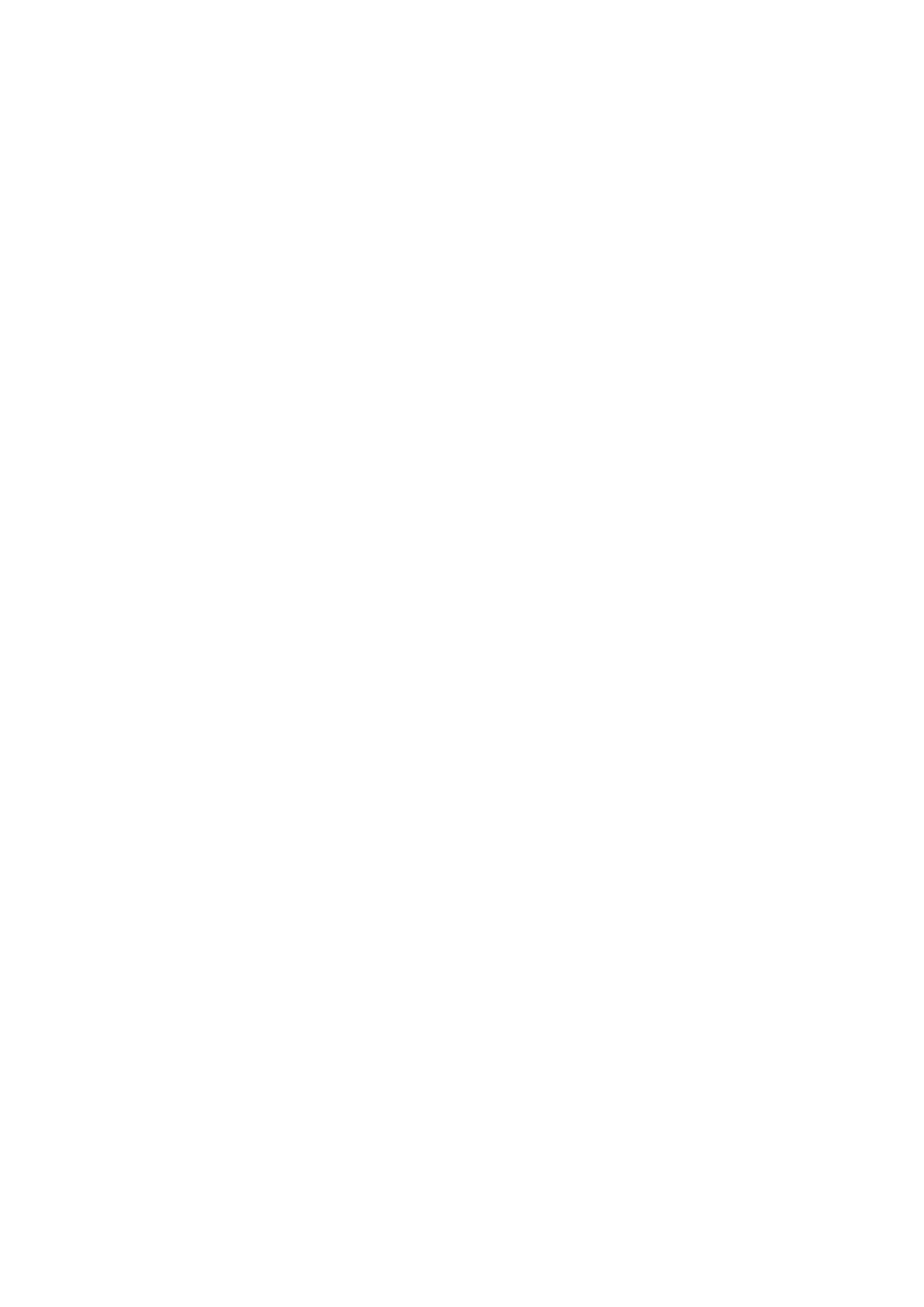

#### <span id="page-6-0"></span>**1 Apologies**

At the close of the agenda no apologies had been received.

#### <span id="page-6-1"></span>**2 Declaration of Interest**

Members are reminded of the need to be vigilant to stand aside from decision making when a conflict arises between their role as a member and any private or other external interest they might have.

#### <span id="page-6-2"></span>**3 Confirmation of Minutes**

That the Weed Management Political Advisory Group:

a) confirm the ordinary minutes of its meeting, held on Tuesday, 26 October 2021 as a true and correct record.

#### <span id="page-6-3"></span>**4 Extraordinary Business**

Section 46A(7) of the Local Government Official Information and Meetings Act 1987 (as amended) states:

"An item that is not on the agenda for a meeting may be dealt with at that meeting if-

- (a) The local authority by resolution so decides; and
- (b) The presiding member explains at the meeting, at a time when it is open to the public,-
	- (i) The reason why the item is not on the agenda; and
	- (ii) The reason why the discussion of the item cannot be delayed until a subsequent meeting."

Section 46A(7A) of the Local Government Official Information and Meetings Act 1987 (as amended) states:

"Where an item is not on the agenda for a meeting,-

- (a) That item may be discussed at that meeting if-
	- (i) That item is a minor matter relating to the general business of the local authority; and
	- (ii) the presiding member explains at the beginning of the meeting, at a time when it is open to the public, that the item will be discussed at the meeting; but
- (b) no resolution, decision or recommendation may be made in respect of that item except to refer that item to a subsequent meeting of the local authority for further discussion."